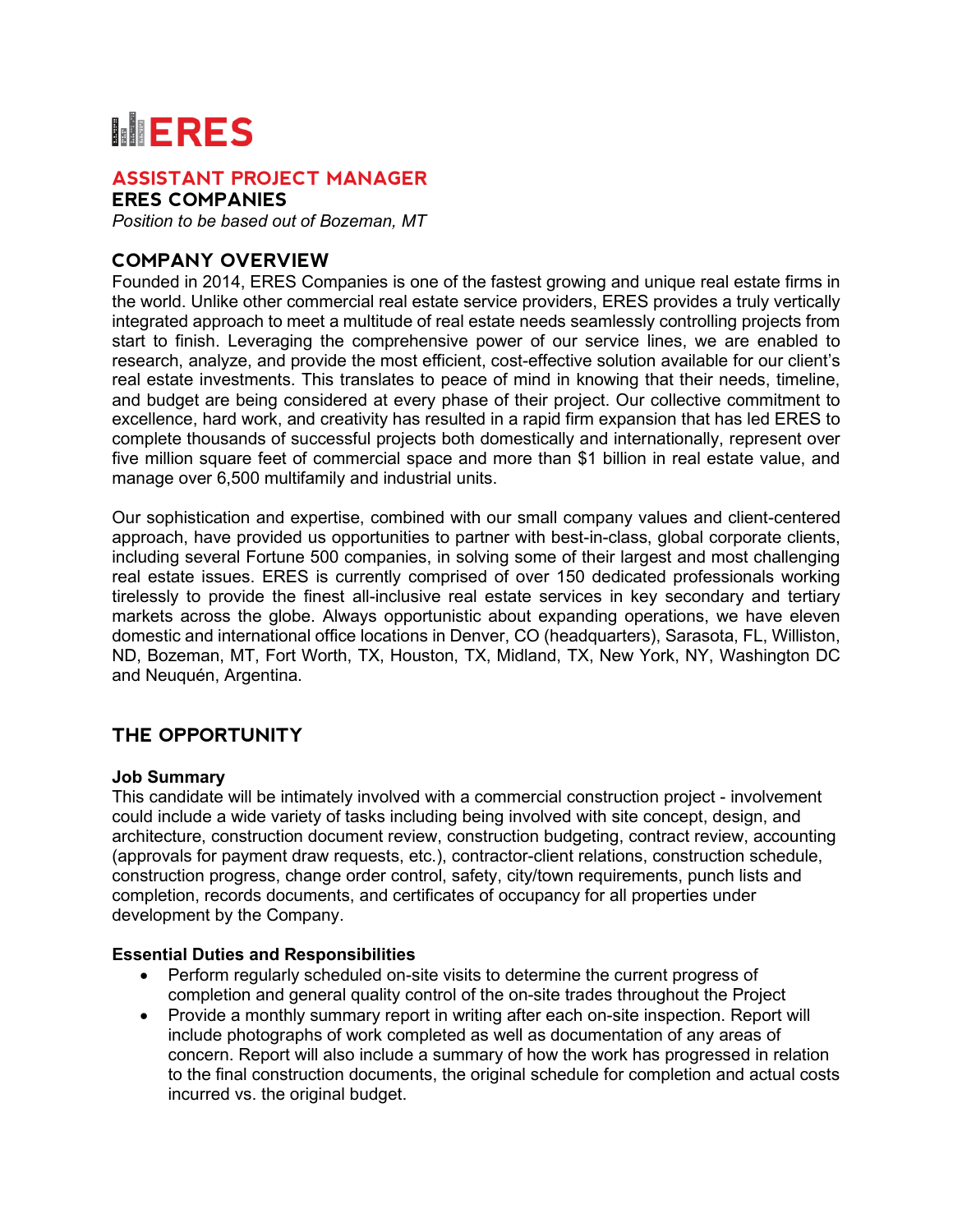- Review of the overall Project Budget and recommend changes.
- Determine that the final budget aligns with the final proposal provided by the General Contractor and with the final construction documents, including the review of subcontractor bids in relation to the final construction documents.
- The Contractor shall submit to the company for evaluation detailed information concerning the cost and time adjustments, if any, as may be needed to perform the proposed change work order. The candidate will discuss the proposed change order with the Contractor and endeavor to determine the Contractor's basis of the cost and time impacts of performing the work
- Assist in performing the interior and exterior punch lists for all completion items, to be completed in conjunction with the personnel provided by the Contractor.
- Review and approve all final punch lists are complete prior to approval of Final Close Out or Completion.
- Review all final accounting and punch list completion prior to offering a recommendation for approval of Final Completion of the Project.
- Work with property management maintenance team to ensure best practices and highquality upkeep for all properties.
- Assist contractor in obtaining occupancy certification of the Project by coordinating Company occupancy requirements with the Contractor. The Contractor shall have primary responsibility to schedule and coordinate inspections with the local building agencies having jurisdiction to obtain a Certificate of Occupancy.
- Assist in the creation of the site plans and building plans by means of reviewing construction documents (provided by others), suggesting design and layout changes, working with the architect and design firms contracted by the company, and otherwise assisting to achieve construction documents and approvals. Review all as-built construction documents.
- Assist the accounting department in the review and approval of all draw requests, change orders, and other expenses, hard and soft, related to the Project.
- Prepare and maintain a monthly Project Cost Report during construction to specify the actual Project cost compared to the approved Project and Construction Budget.
- Coordinate and expedite submittals of information from the Contractors for as-built record drawings and specification preparation and shall coordinate and expedite the transmittal of Record Documents to the Company.
- Prior to Completion, compile manufacturers operations and maintenance manuals, warranties and guarantees as received from the Contractors.

#### **Position Requirements**

• Position requires regular travel to property sites, construction sites, meeting with vendors (MEP's, finish vendors, etc.), contractors and subcontractors, and municipal offices or others as needed.

## **EEO STATEMENT**

Energy Real Estate Solutions, LLC is an equal opportunity employer and committed to developing and maintaining a diverse workforce. Energy Real Estate Solutions, LLC strongly believes in equal opportunity for all, without regard to race, color, religion, creed, age, sex, pregnancy, family responsibility (e.g. child care, elder care), national origin or ancestry, citizenship, marital status, sexual orientation, gender identity or expression, transgender status, veteran's status, genetic information, or status as a qualified individual with a disability, protected leave status or any other protected characteristic in accordance with applicable law. The company also endeavors to make reasonable accommodations for known physical or mental limitations of otherwise qualified